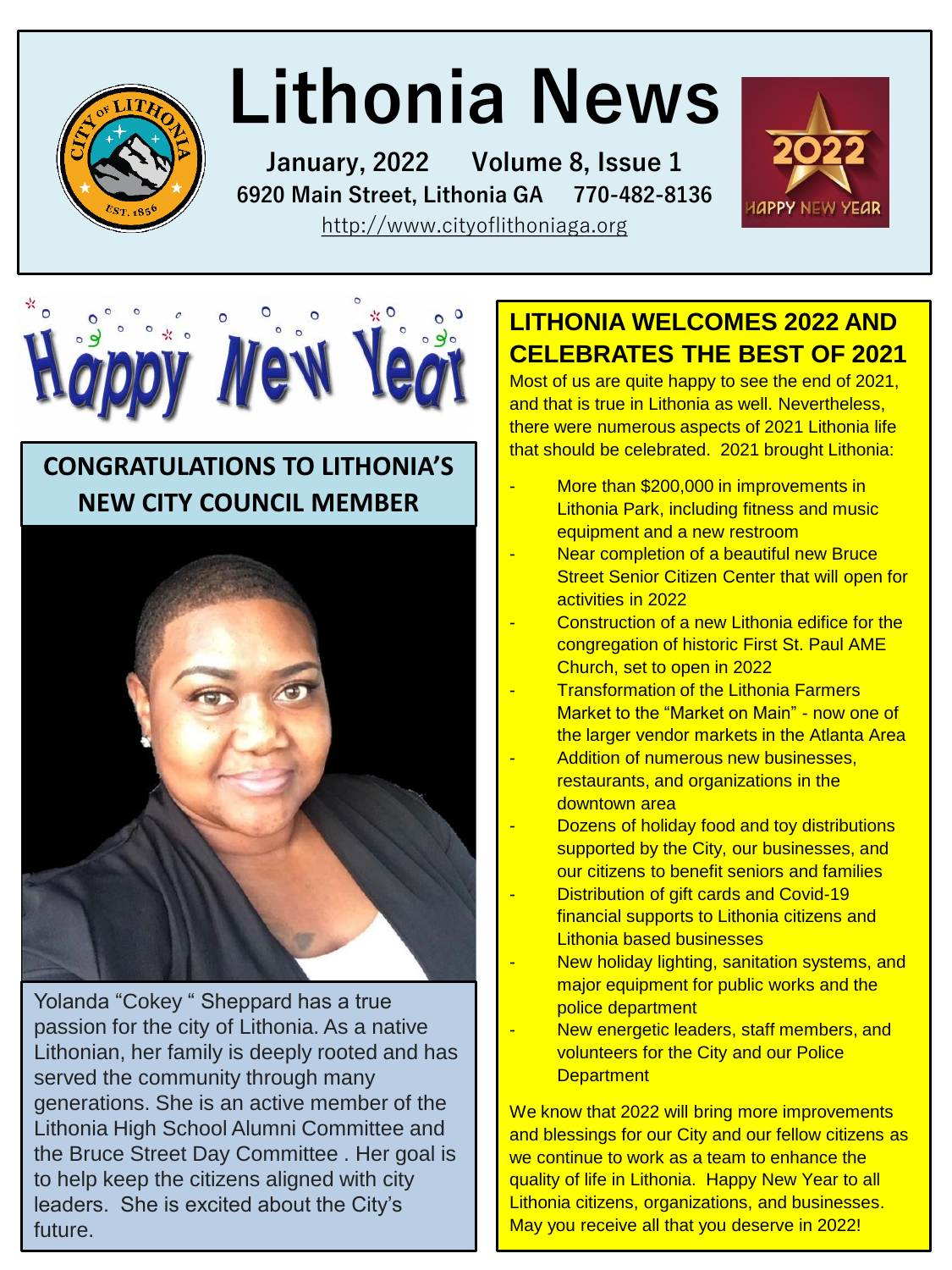### **The OuT PosT** *(Formally The Boy Scout Hut)*

**The City of Lithonia, The Lithonia Business Association, and Eagle Rock Educational & Community Development Corp. has partnered to renovate the Old Boy Scout Hut located in the Lithonia Park. The 2500 square foot "Hut" was initially used as a meeting and activities place for the local Boy Scout Troop but has been abandoned for years and has fallen into disrepair. Although structurally sound, the facility needs a total renovation.** 

**The clean-up phase of the renovation effort began in October and has been completed. Quotes from various contractors for Phase Two and beyond have been submitted and will include upgrades to the electrical, airconditioning, and plumbing systems. The renovated facility will house The Lithonia Studios, the temporary headquarters of The Downtown Development Authority (LDDA), and can be rented out to various production companies for film and entertainment endeavors.**

**If you want to to get involved, contact Fred Reynolds by email at [reynoldsfred1@gmail.com](mailto:reynoldsfred1@gmail.com) or Council Member Darold Honore at City Hall.** 



## **GLBC 2022 LEGISLATIVE INTERNSHIP PROGRAM**

Open to all unde graduate students currently enrolled in a full-time program at a higher education institution within the state of Georgia.

The program runs from January 10th, 2022 to March 31, 2022.

PPLY BEFORE **DECEMBER 31ST** 

www.gablackcaucus.org

**Engaged Couples of Atlanta** January 8th & 9th

**Historic Downtown District Occasions on Main** 6957 Main St. Lithonia GA 30058 **Time: Noon-4pm Register:** engagedcouplesofatlanta.com or 1-888-MAXBGRP

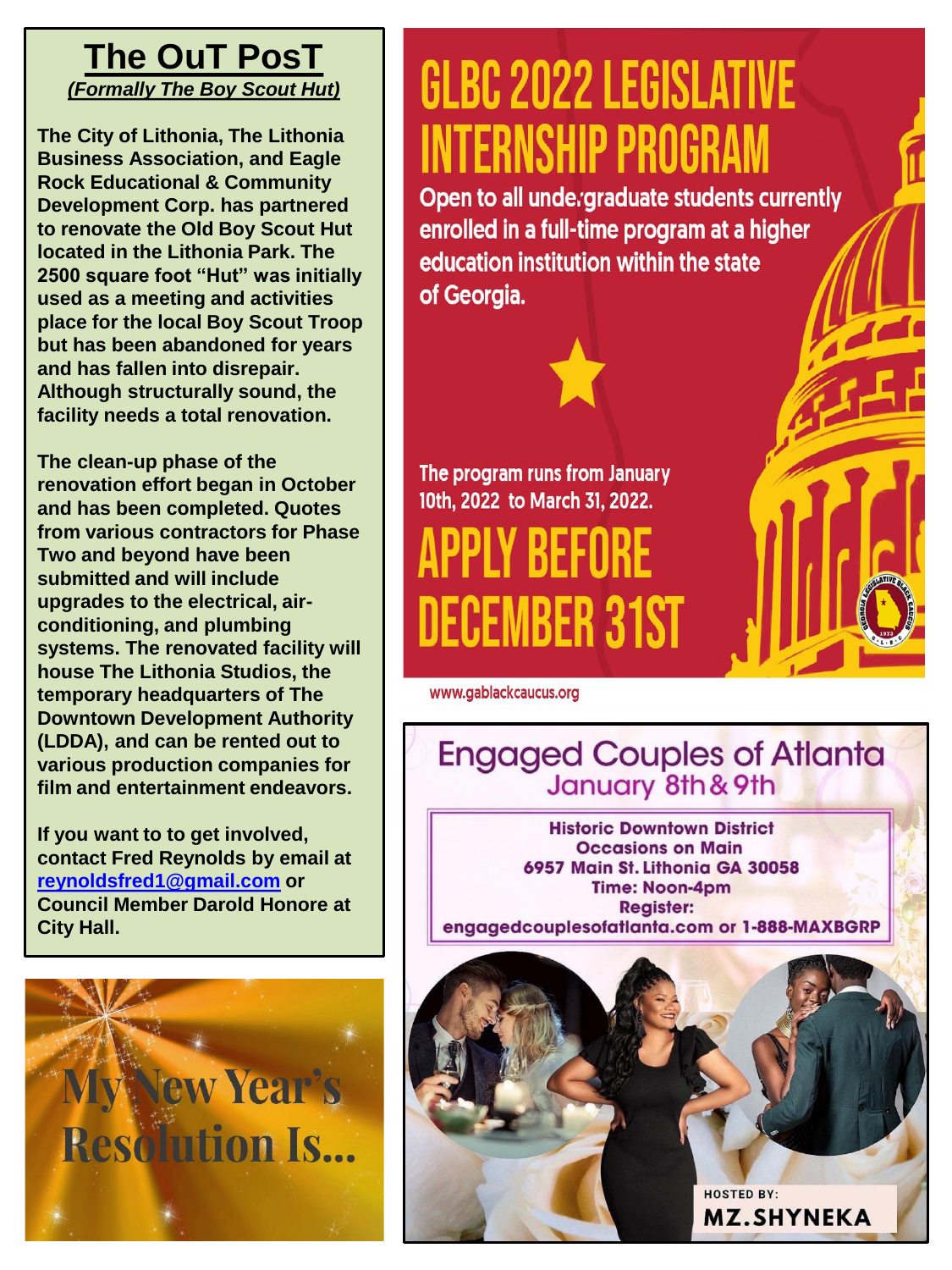

*vea* 

**ADM \$15** \*VIP \$50-\$125

### **8PM-3AM**

nappy new

COMPLIMENTARY 3 HOUR BUFFETT COMPLIMENTARY PARTY FAVORS OMPLIMENTARY CHAMPAGNE TOAST @ 12 AM **SECTION RSVP\*404-910-9137** 





CHECK WITH THE LITHONIA CHURCHES, SCHOOLS, AND AREA NON-PROFIT ORGANIZATIONS FOR LOCAL VOLUNTEER MLK DAY ACTIVITIES!